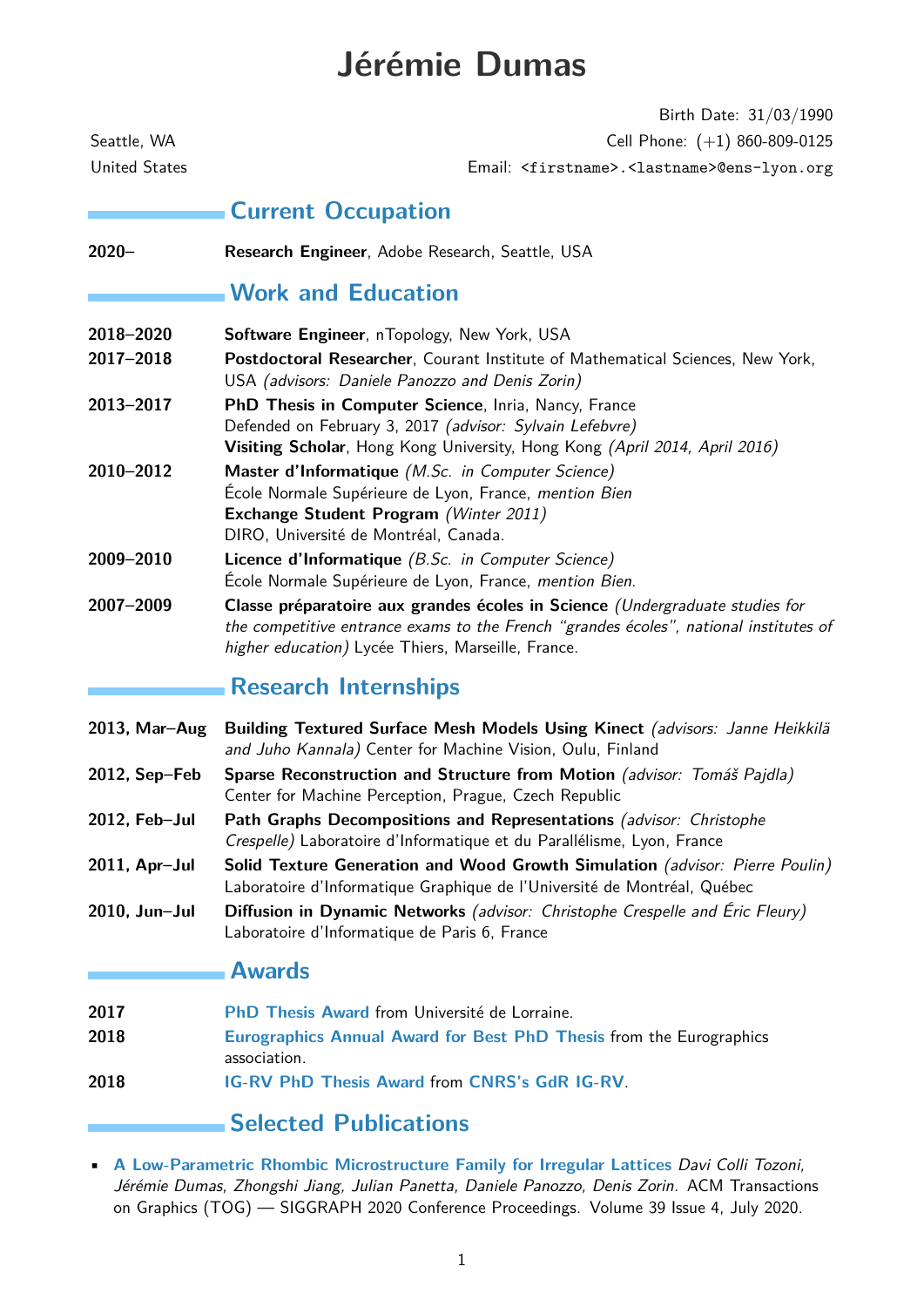- **[Half-Space Power Diagrams and Discrete Surface Offsets](https://doi.org/10.1109/TVCG.2019.2945961)** Zhen Chen, Daniele Panozzo, Jérémie Dumas. IEEE Transactions on Visualization and Computer Graphics (TVCG). 2019.
- **[Poly-Spline Finite Element Method](https://doi.org/10.1145/331379)** Teseo Schneider, Jérémie Dumas, Xifeng Gao, Mario Botsch, Daniele Panozzo, Denis Zorin. ACM Transactions on Graphics (TOG). Volume 38 Issue 3, March 2019.
- **[Decoupling Simulation Accuracy from Mesh Quality.](https://doi.org/10.1145/3272127.3275067)** Teseo Schneider, Yixin Hu, Jérémie Dumas, Xifeng Gao, Daniele Panozzo, Denis Zorin. ACM Transactions on Graphics (TOG) — SIGGRAPH Asia 2018 Conference Proceedings. Volume 37 Issue 6, November 2018.
- **[Orthotropic k-nearest Foams for Additive Manufacturing](https://doi.org/10.1145/3072959.3073638).** Jonàs Martínez, Haichuan Song, Jérémie Dumas, Sylvain Lefebvre. ACM Transactions on Graphics (TOG) — SIGGRAPH 2017 Conference Proceedings. Volume 36 Issue 4, July 2017.
- **[Procedural Voronoi Foams for Additive Manufacturing.](https://dx.doi.org/10.1145/2897824.2925922)** Jonàs Martínez, Jérémie Dumas, Sylvain Lefebvre. ACM Transactions on Graphics (TOG) — SIGGRAPH 2016 Conference Proceedings. Volume 35 Issue 4, July 2016.
- **[Structure and Appearance Optimization for Controllable Shape Design](https://doi.acm.org/10.1145/2816795.2818101).** Jonàs Martínez, Jérémie Dumas, Sylvain Lefebvre, Li-Yi Wei. ACM Transactions on Graphics (TOG) — SIGGRAPH Asia 2015 Conference Proceedings. Volume 34 Issue 6, November 2015.
- **[By-Example Synthesis of Structurally Sound Patterns](https://doi.acm.org/10.1145/2766984).** Jérémie Dumas, An Lu, Sylvain Lefebvre, Jun Wu, Christian Dick. ACM Transactions on Graphics (TOG) — SIGGRAPH 2015 Conference Proceedings. Volume 34 Issue 4, July 2015.
- **[Bridging the Gap: Automated Steady Scaffoldings for 3D Printing](https://dl.acm.org/citation.cfm?doid=2601097.2601153)** Jérémie Dumas, Jean Hergel and Sylvain Lefebvre. ACM Transactions on Graphics (TOG) - SIGGRAPH 2014 Conference Proceedings. Volume 33 Issue 4, July 2014.

# **Reviewing Activities**

(Sorted alphabetically)

| ACM Symposium on Computational Fabrication (SCF)                |
|-----------------------------------------------------------------|
| ACM Symposium on User Interface Software and Technology (UIST)  |
| ACM Transactions on Graphics (TOG)                              |
| Computational Visual Media Conference (CVM)                     |
| Computer-Aided Design (CAD)                                     |
| Computers & Graphics                                            |
| Eurographics (International Program Committee)                  |
| 2016,2017,2018 Eurographics Short Papers                        |
| Eurographics (International Program Committee)                  |
| Fabrication and Sculpting Event (SMI'FASE)                      |
| Graphics Replicability Stamp Initiative (GRSI)                  |
| IEEE Transactions on Visualization and Computer Graphics (TVCG) |
| Pacific Graphics (International Program Committee in 2018)      |
| Shape Modeling International (SMI)                              |
| SIGGRAPH                                                        |
| SIGGRAPH Asia                                                   |
| Strojniški vestnik - Journal of Mechanical Engineering (SV-JME) |
|                                                                 |

#### **Teaching**

- **2017-2018 Introduction to Computer Graphics**, Main Instructor (B.Sc. and M.Sc. courses), New York University, New York, USA.
- **2013–2016 Tutorials in Java**, Introduction to Computer Science (B.Sc. course), ENSEM, Nancy, France.